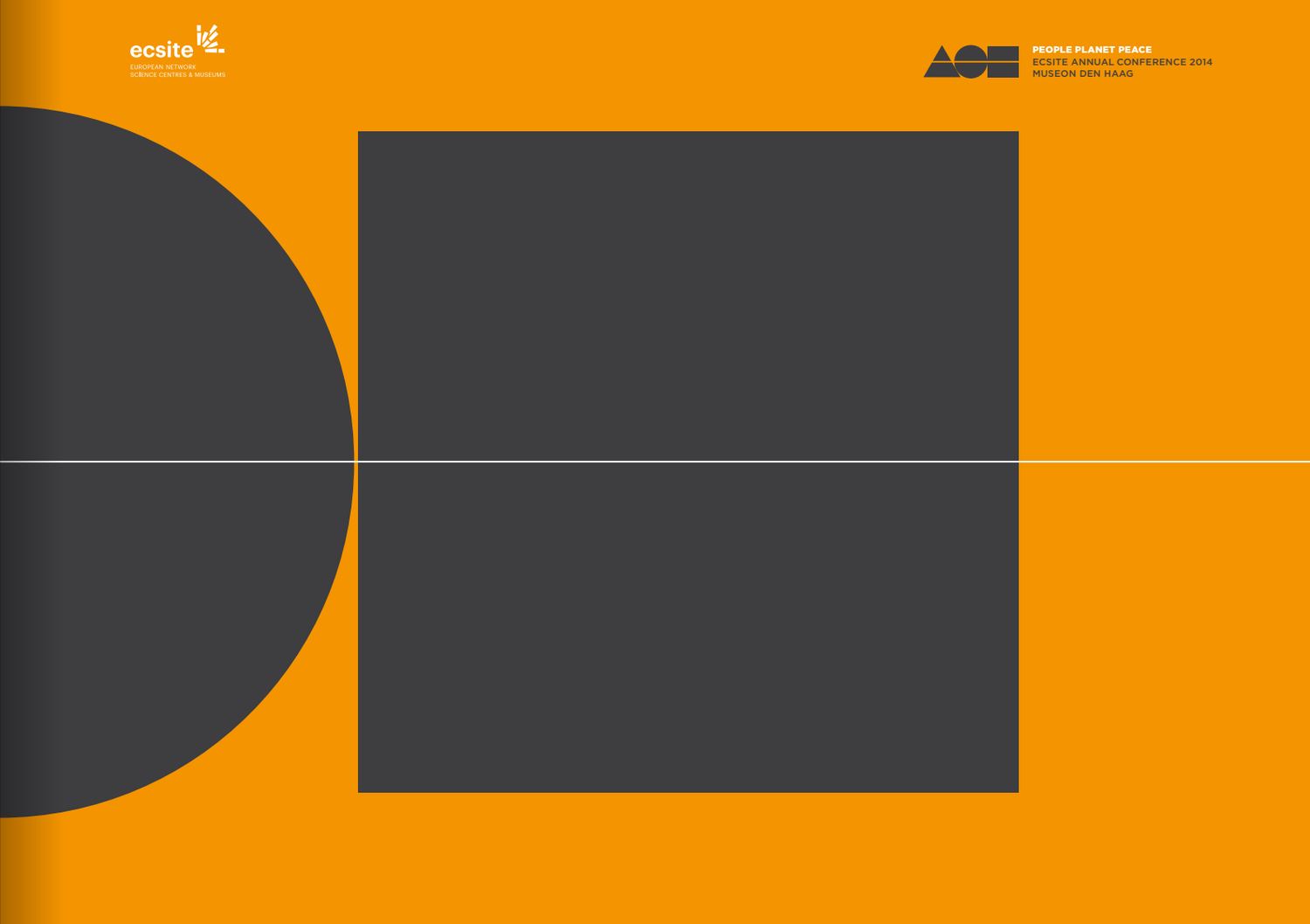

# people planet peace Ecsite Annual Conference 2014 **25TH EDITION**







| <b>Pre-Conference Workshops</b><br>Conference | 20 – 21 May 2014<br>22 - 24 May 2014 |  |  |
|-----------------------------------------------|--------------------------------------|--|--|
| Host                                          | <b>Museon, The Hague</b>             |  |  |
|                                               |                                      |  |  |
| Venue                                         | <b>World Forum</b>                   |  |  |
|                                               | <b>Convention Centre</b>             |  |  |
| Sessions                                      | 78                                   |  |  |
| <b>Speakers</b>                               | over 350                             |  |  |
| <b>Exhibition space</b>                       | Open 22 - 24 May 2014                |  |  |
|                                               | with over 55 exhibitors              |  |  |

Each night of the conference features a special social event

such as the Nocturne at Museon.

Guided networking opportunities are offered to newcomers.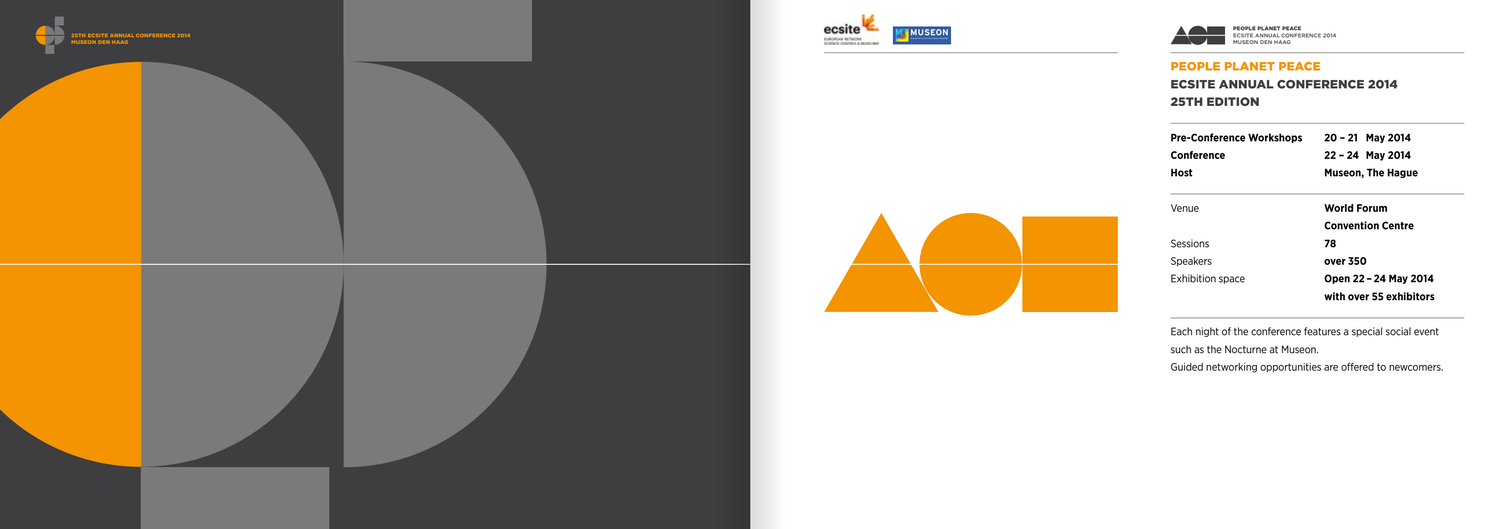Ecsite and Museon, Museum for culture and science, are delighted to invite you to a milestone 25th Ecsite Annual Conference in The Hague, Netherlands. Join over 1,000 fellow science communicators in this celebration of scientific culture For more than two decades, the world's most renowned science communication professionals have gathered at the Ecsite An Conference and set the precedent for Europe's leading scien communication event.

A sophisticated programme, diverse delegates, and unparall networking potential make the Ecsite Annual Conference a cornerstone of the science communication field in Europe and the rest of the world. It is the quintessential event at which to exchange on all conceivable aspects of the science communication profession.

| • Incorporating current research into exhibits and              |
|-----------------------------------------------------------------|
| public engagement activities                                    |
| • Innovating ways to engage diverse publics with science        |
| and technology                                                  |
| • Exercising effective management methods                       |
| • Maximizing the potential of new media and social media        |
| • Keeping pace with ever-changing technological and             |
| scientific innovation                                           |
| • Advocating effectively on science-related issues              |
| • Demonstrating connections between science and society         |
| • Transforming inspiring concepts into tangible exhibits        |
| Ecsite Annual Conference statistics tell a story of exponential |
| growth in the science engagement field. In 2000, the conference |
| attracted 300 people; by 2013 attendance had increased to       |
| 1,058 attendees from 50 different countries.                    |
|                                                                 |

Year after year, the programme is fresh and relevant by continuously evolving with the field and the times. Over 75 conference sessions and a growing list of Pre-Conference Workshops are buzzing hives of in-depth inquiry advancing diverse topics including:



# Twenty-five years of Europe's premiere science communication conference

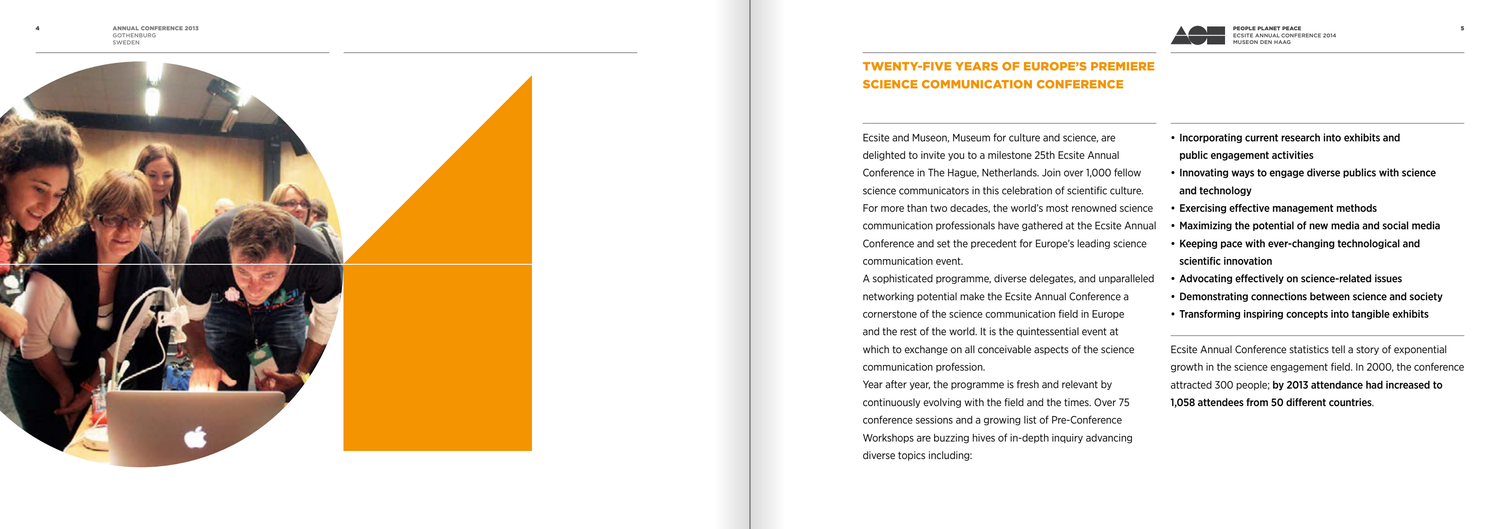# The Hague, Netherlands, welcomes you

the hague by night (right page) the netherlands 6 SCHEVENINGEN (THE HAGUE) THE HAGUE BY NIGHT PAGE) THE HAGUE BY NIGHT PAGE 7





**International City of Peace and Justice** – it's a title The Hague carries with pride. The city exudes elegance and dignity as the home base of almost every international organization in the field of peace and the administration of justice.

The Hague also holds its own when it comes to art and culture, featuring the Gemeentemuseum with its iconic De Stijl paintings by Piet Mondrian, the Mauritshuis showcasing priceless works by Rembrandt and Vermeer, and of course Museon which is an interactive museum for culture and science.



people planet peace Ecsite Annual Conference 2014 Museon Den Haag

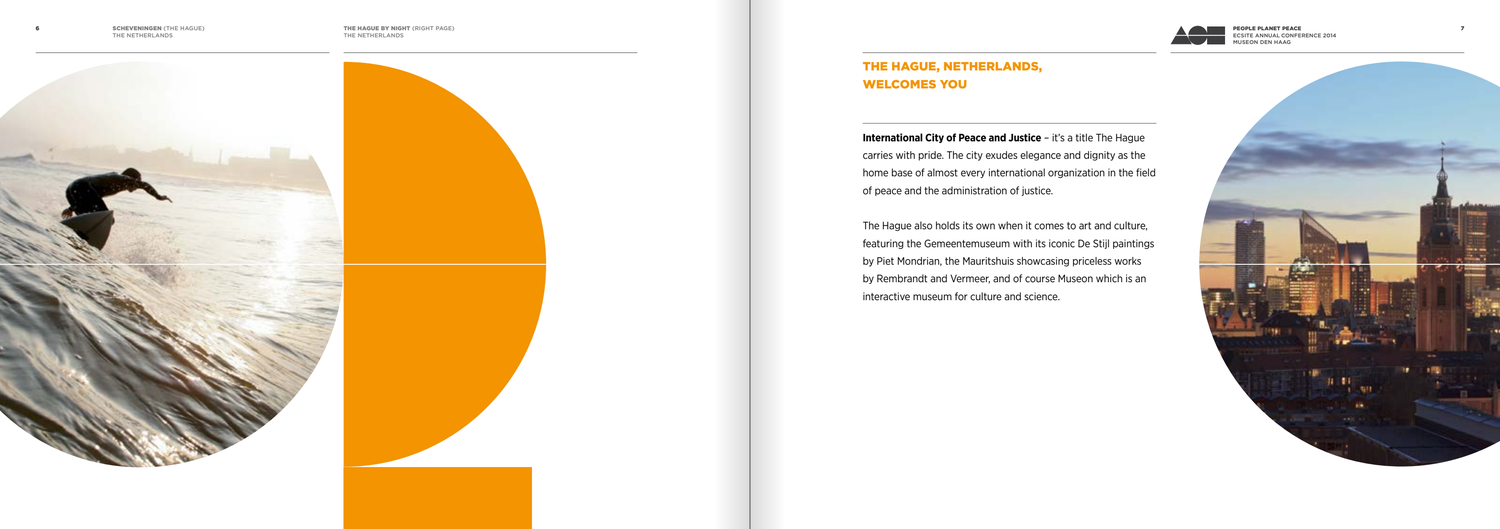



#### 25TH ANNUAL CONFERENCE THEME m People, Planet, Peace

**Innovation, problem-solving, progress, adaptation, inclusion**  and resilience are terms associated with scientific inquiry, but **they are also necessities for life in the 21st century.** 

Science centres and museums channel the power and rational of science to solidify their roles as socially inclusive and inspirational forums for learning. What could be a better form for peace, a healthier planet and empowered people?

We can continue to expand this People, Planet, Peace-oriente ethos in countless ways.

How can our institutions use exhibits, collections, design and marketing to make the science and technology of global challenges more accessible to audiences?

What about intergenerational learning? Are science centres and museums thinking about visitors of all ages when communicating the problems and possible solutions of our times?

|           | Equipping visitors with physical tools to innovate by tinkering is |
|-----------|--------------------------------------------------------------------|
|           | an inspiring mode of engagement gaining greater momentum           |
|           | and pushing more people to seek solutions. Visitors are even co-   |
|           | designing exhibits and exhibitions. Our institutions demonstrate   |
| 'n        | that people's creative engagement with science is limitless.       |
| <b>ut</b> |                                                                    |
|           | We live in a world where making connections and sharing            |
|           | information is faster and easier than ever. Our institutions can   |
| ality     | form partnerships inside and outside the science communication     |
|           | field to realize projects for sustainable development and to       |
| nula      | reduce disparities between individuals and nations.                |
|           | Facilitating a paradigm for peace and justice and embracing an     |
| ed        | open, multi-cultural society that stimulates social inclusion and  |
|           | equity are ideas that our institutions are learning to master.     |
|           | Scientific culture is part of a sustainable future. From tackling  |
|           | water management and climate change adaptation to                  |
|           | developing new technologies and quantum computing - all            |
|           | these advancements begin with public engagement with               |
|           | science and technology. Science centres, museums and all           |
|           | actors of the science communication field are not simply           |
|           | running businesses but are here to improve our world by sharing    |
|           | a world of knowledge.                                              |
|           |                                                                    |

8

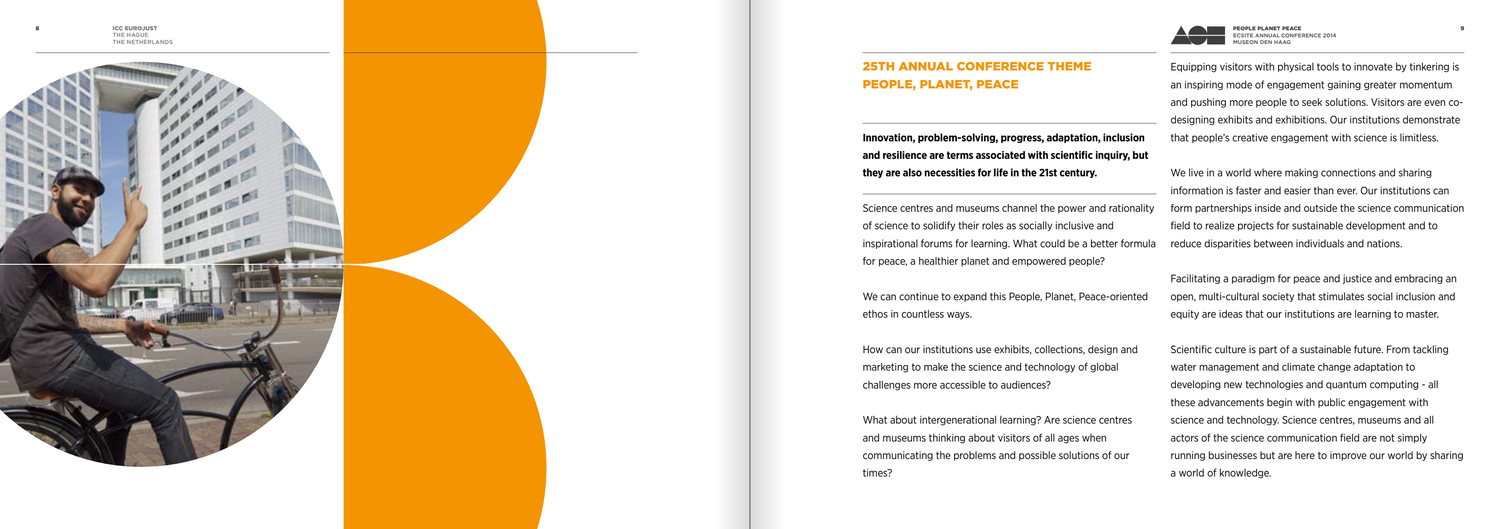#### The Business Bistro, 22–24 May 2014

The Ecsite Business Bistro is the social and commercial hub the Ecsite Annual Conference; part coffee bar, part trade sho it's a relaxed environment in which to explore cutting edge products and strike commercial deals. Book a booth and do business with the science communication decision-makers of Europe and beyond.



| <b>More than 55 booths</b> will be available in the conference centre<br>next to the session rooms.                                     |
|-----------------------------------------------------------------------------------------------------------------------------------------|
| <b>The coffee breaks</b> take place in the Business Bistro alongside<br>the internet café to ensure maximum business opportunities      |
| between your company and Ecsite conference delegates.                                                                                   |
| <b>The lively Business Bistro Happy Hour</b> , which always promises a<br>large crowd, kicks off on Friday afternoon of the conference. |
| <b>Online registration</b> will open 22 October 2013 at<br>www.ecsite.eu/annual_conference                                              |
| Booths are reserved on a first come, first served basis. Direct                                                                         |

inquires to Lucy Schweingruber: lschweingruber@ecsite.eu





# Doing business at the Ecsite Annual **CONFERENCE**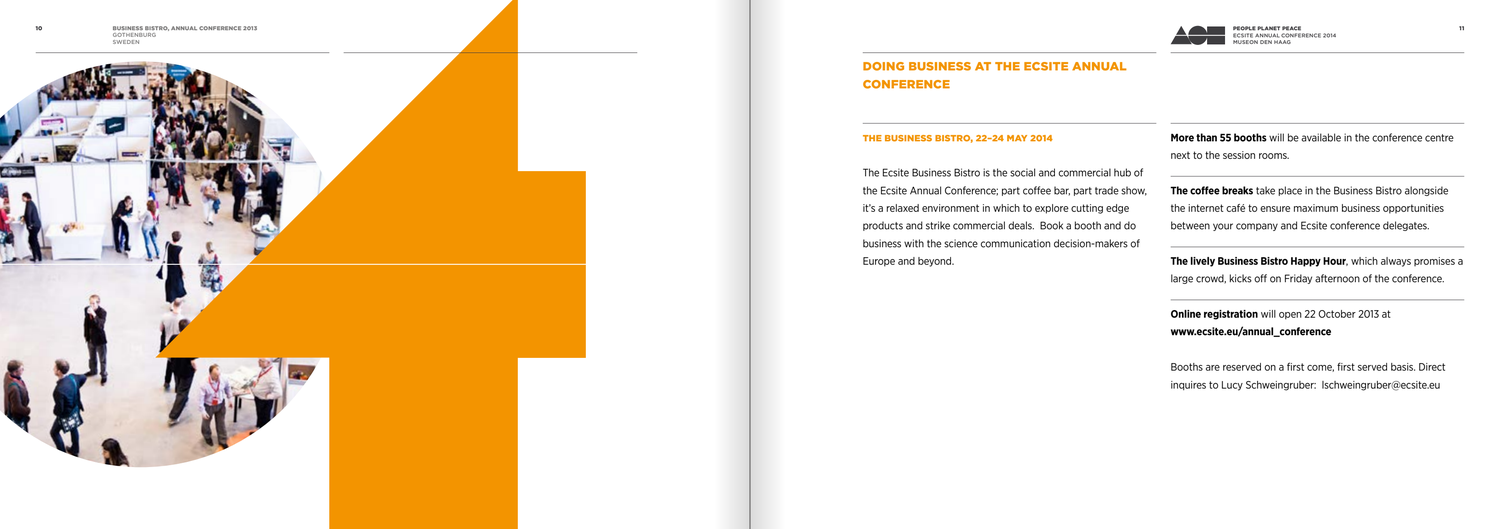# **GET INVOLVED:** Call for proposals 2014

# Ecsite Annual Conference facts, figures and dates

**Are you inspired to organize a session at the Ecsite Annual Conference? Fill in a session proposal form from the beginnergy of September 2013 on the Ecsite Annual Conference website www.ecsite.eu/annual\_conference.**

Ecsite encourages a mix of session styles. For 2014, we propo the following session formats:

Here you will also find detailed guidelines about the call for proposals and details on how to submit a session proposal. H a look at what others are proposing and exchange your ideas with Ecsite network colleagues in the Session Ideas section. Deadline for proposals: Friday 25 October 2013

#### **SESSION FORMATS**

**Panels (maximum 4 speakers)** / **Interactive and workshop Reverse** / **Posters** / **Project poster showcase**

For explanations of these session formats, see the guidelines on

### **www.ecsite.eu/annual\_conference**.

For all other session-related inquiries, contact Lucy Schweingruber: lschweingruber@ecsite.eu



| The numbers tell the story                                 |                                                      |      |
|------------------------------------------------------------|------------------------------------------------------|------|
| <b>Ecsite Annual Conference years</b>                      |                                                      | 25   |
| Participants expected in 2014                              |                                                      | 1100 |
|                                                            | <b>Countries represented in Europe and worldwide</b> | 55   |
| <b>Speakers and convenors</b>                              |                                                      | 380  |
| <b>Number of sessions</b>                                  |                                                      | 78   |
| <b>Session hours</b><br><b>Pre-Conference participants</b> |                                                      | 100  |
|                                                            |                                                      | 200  |
| <b>Exhibitors</b>                                          |                                                      | 55   |
| <b>KEY DATES</b>                                           |                                                      |      |
| <b>22 October 2013</b>                                     | Business Bistro booking opens                        |      |
| <b>25 October 2013</b>                                     | Deadline for session and                             |      |
|                                                            | Pre-Conference Workshop proposals                    |      |
| 7 February 2014                                            | Online conference registration opens                 |      |
| 7 March 2014                                               | Deadline for early-bird registration                 |      |



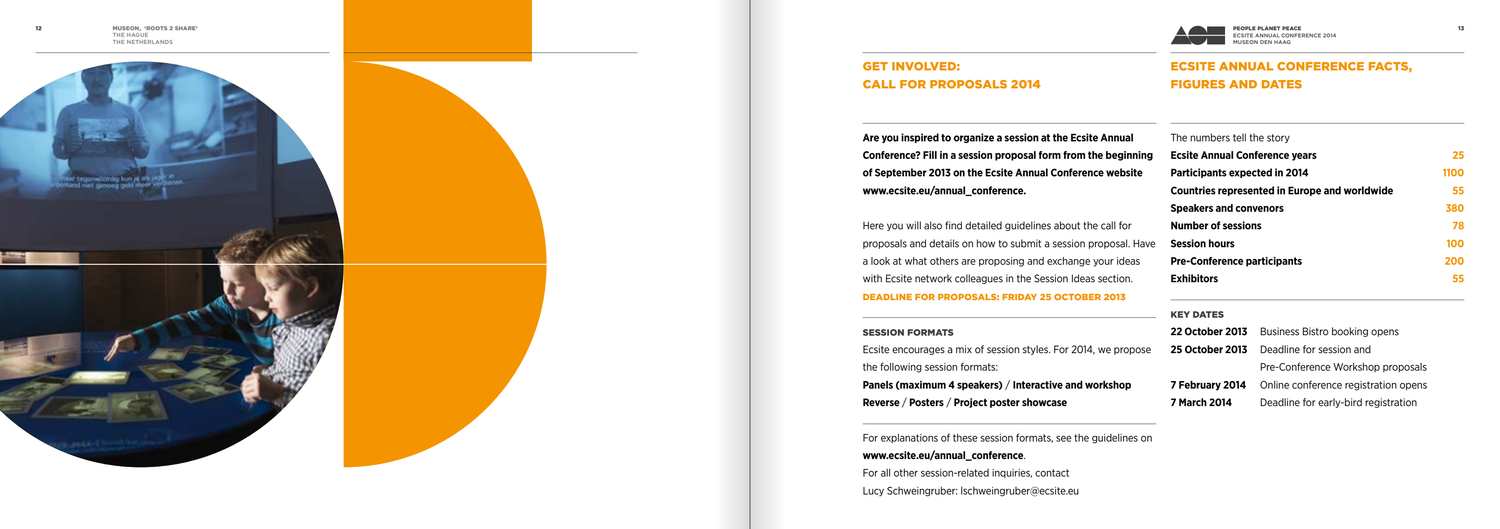# Pre-Conference Workshops, 20-21 May 2014

**Pre-Conference Workshops have experienced a boom in popularity, drawing over 240 participants in 2013.**

Ecsite's four Thematic Groups each offer a Pre-Conference Workshop.

When Ecsite members choose to work together on a specific topic, a Thematic Group can be set up. These groups are learning communities made up of experts from Ecsite institutions and are driven by their will to share experience an knowledge in these areas:





| The REV group facilitates research and evaluation of science      |
|-------------------------------------------------------------------|
| centres and museums across Europe.                                |
| The NATURE group promotes the natural sciences and                |
| strengthens stakeholder partnerships benefitting the planet.      |
| <b>The SPACE group</b> seeks new and exciting ways to communicate |
| European space achievements.                                      |
| <b>THE Group</b> is a learning community for explainers which     |
| investigates their roles and heightens training practices.        |
| A call for proposals for Ecsite members to suggest four           |
| additional Pre-Conference Workshops will be launched. Pre-        |
| Conference Workshop proposals are submitted the same way as       |
| Session proposals at: www.ecsite.eu/annual conference.            |
| Pre-Conference Workshops focus on one subject and run for         |
| one or two days.                                                  |
|                                                                   |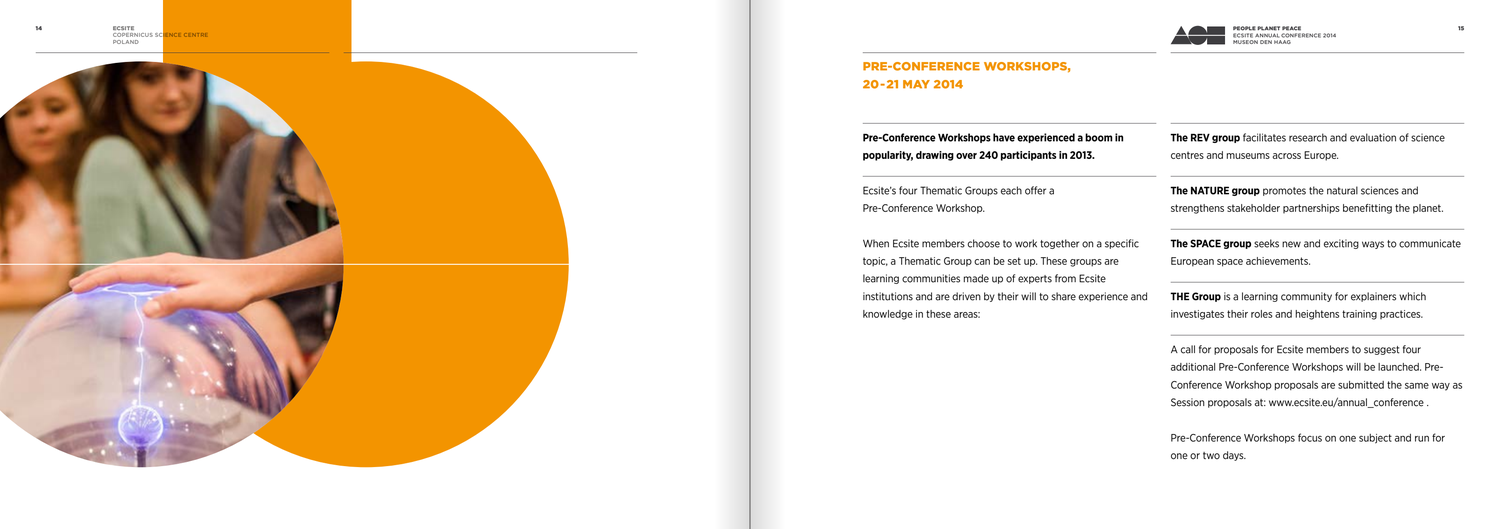

#### **HOW DO I REGISTER?**

#### Fees &

|                                                             |                      | <b>ECSITE MEMBERS</b> |                     | <b>NON MEMBERS</b>             |  |
|-------------------------------------------------------------|----------------------|-----------------------|---------------------|--------------------------------|--|
|                                                             | VAT incl.            | VAT excl.             | VAT incl.           | VAT excl.                      |  |
| Pre-Conference (20-21 May 2014)                             |                      |                       |                     |                                |  |
| One day By 7 May                                            | € 108.90             | €90,00                | € 139.15            | € 115,00                       |  |
| Two days By 7 May                                           | € 217.80             | €180.00               | € 278.30            | € 230.00                       |  |
|                                                             |                      |                       |                     |                                |  |
|                                                             |                      |                       |                     |                                |  |
| <b>Conference</b> (22-24 May 2014)                          |                      |                       |                     |                                |  |
|                                                             | € 532.40<br>€ 592.90 | €440.00<br>€490.00    | € 713.90<br>€750.20 |                                |  |
|                                                             | € 629.20             | € 520.00              | € 750.20            |                                |  |
| Before 7 March<br>Before 7 April<br>Before 7 May<br>On site | €798.60              | € 660.00              | € 847.00            | €590.00<br>€ 620,00<br>€700.00 |  |

|                                        | <b>ECSITE MEMBERS</b> |           | <b>NON MEMBERS</b> |           |
|----------------------------------------|-----------------------|-----------|--------------------|-----------|
|                                        | VAT incl.             | VAT excl. | VAT incl.          | VAT excl. |
| <b>Pre-Conference</b> (20-21 May 2014) |                       |           |                    |           |
| One day By 7 May                       | € 108.90              | €90.00    | € 139.15           | € 115.00  |
| Two days By 7 May                      | € 217.80              | €180.00   | € 278.30           | € 230.00  |
|                                        |                       |           |                    |           |
|                                        |                       |           |                    |           |
| <b>Conference</b> (22-24 May 2014)     |                       |           |                    |           |
|                                        | € 532.40              | €440.00   | € 713.90           | € 590.00  |
| Before 7 March<br>Before 7 April       | € 592.90              | €490.00   | € 750.20           | € 620.00  |
|                                        | € 629.20              | € 520.00  | € 750.20           |           |
| Before 7 May<br>On site                | €798.60               | € 660.00  | € 847.00           | €700.00   |

**One-day registration € 314.60 € 260.00 € 314.60 € 260.00**

*The above fee includes hot lunch and coffee breaks only.*



| € 314.60<br>60.00 |  | € 260.00 |
|-------------------|--|----------|
|-------------------|--|----------|

The online registration opens 7 February 2014 on the conference website **www.ecsite.eu/ annual\_conference** All fees indicated correspond to one registration. Member rates only apply to staff of current Ecsite member institutions for whom 2014 membership fees have been paid before registration. All fees are subject to Dutch VAT standard rate

of 21%.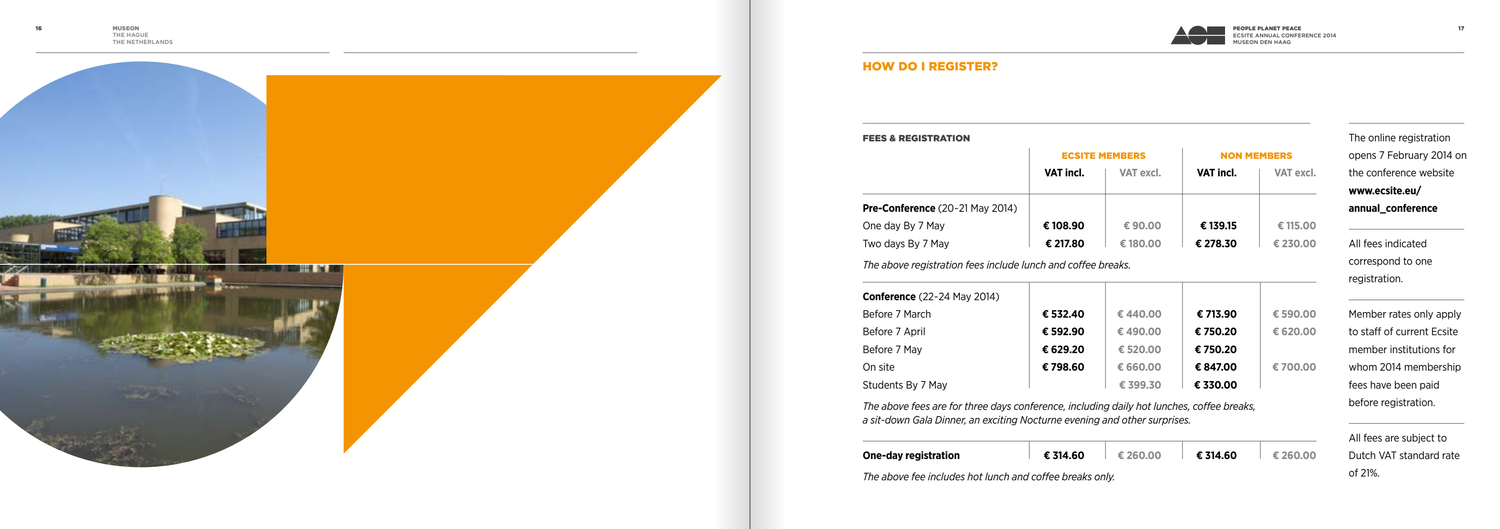The Ecsite Annual Conference website **www.ecsite.eu/annual\_ conference** is regularly updated with useful information such as hotel recommendations, host city maps, registration deadlines and more. Subscribe to Ecsite e-news on the front page of www.ecsite.eu to stay informed about conference updates each month. Follow **@Ecsite** on **Twitter**, join us on **LinkedIn** and find us on **Facebook**.

**Antonia Caola** Museo delle Scienze. **Heather King** King's College, London, **Maarten Okkersen** Museon, The Hague,

## Ecsite Annual Conference Programme Committee

**Camille Pisani** (Chairperson) Royal Belgian Institute for Natural Sciences, Brussels, Belgium **Leonel Alegre Pavilion of Knowledge -**Ciência Viva, Lisbon, Portugal Trento, Italy **Laurent Chicoineau** CCSTI Grenoble, La Casemate, Grenoble, France **Catherine Franche** Ecsite, Brussels, Belgium **Kim Herley Experimentarium, Hellerup,** Denmark United Kingdom Netherlands **Lucy Schweingruber Ecsite, Brussels, Belgium Anne Solli** Universeum, Gothenburg, Sweden **Vlasta Volak** Techmania, Pilsen,

Czech Republic





Ecsite's mission

Ecsite, the European network of science centres and museums, facilitates cooperation and collaboration among science centres, museums and related institutions throughout Europe. In this spirit, our network strengthens citizen engagement and interaction with science. With over 400 members in more than 50 countries, we are the European focal point for institutions who wish to take action in the field of science communication. Our network is an intellectual hub connecting culturally and institutionally diverse professionals and networks in science communication; together, we are the definitive European voice in public science engagement.

#### **www.ecsite.eu**

#### QUESTIONS?